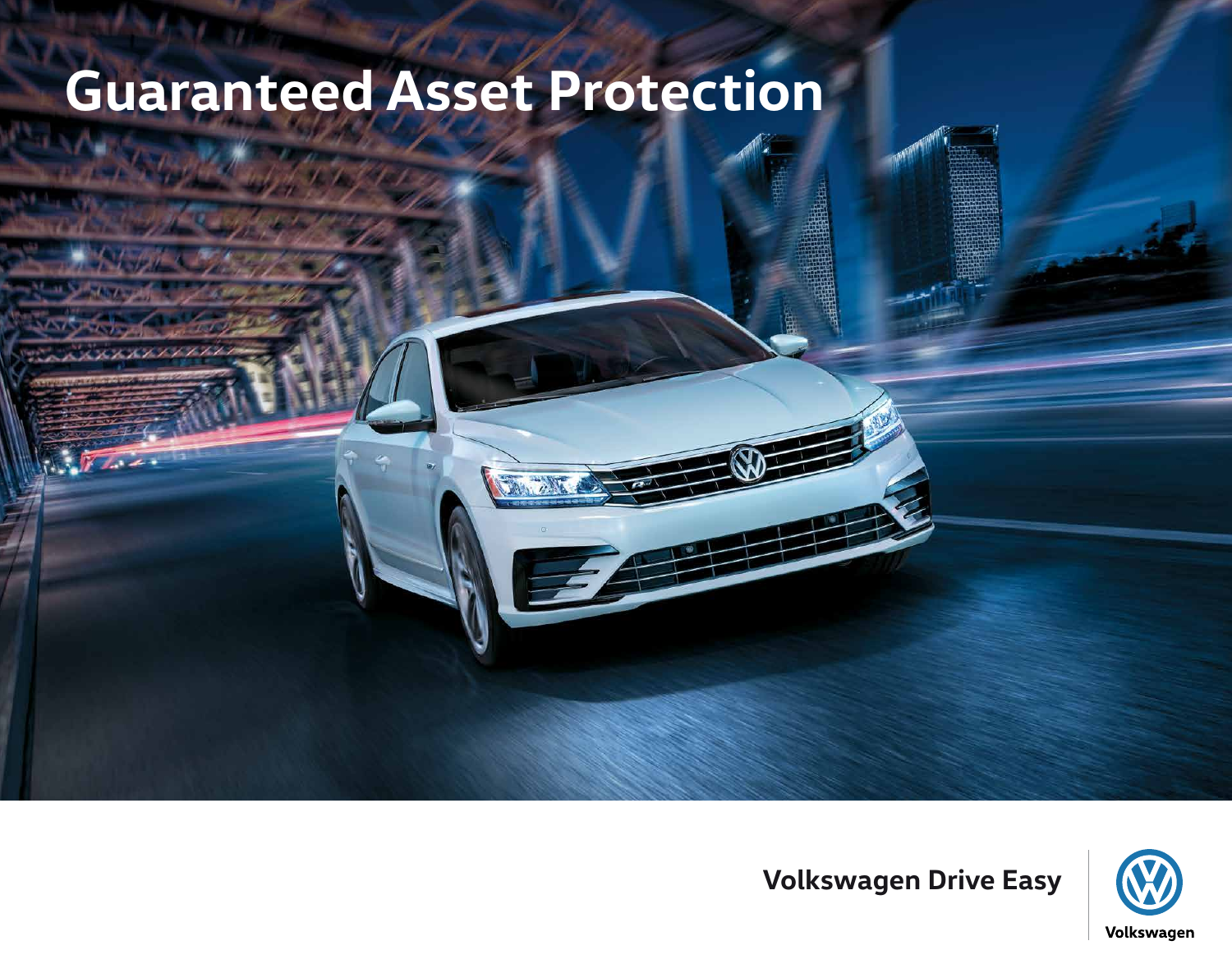If you financed the purchase of your Volkswagen, you want to protect your investment. A financial gap occurs when the amount your insurer pays falls short of your finance agreement balance. If your Volkswagen is ever declared a total loss due to an accident, theft, or natural disaster, your gap and your primary insurance deductible can easily add to up to thousands of dollars.

• Waives some or all of the difference between your primary insurance settlement and the outstanding balance on your vehicle's financing due to a covered total  $\log s^1$ 

 $\Rightarrow$ 

- No maximum dollar amount on covered  $losses$  waived $1$
- Includes waiver of up to \$1,000 for your primary insurance deductible<sup>2</sup>
- Transferable for a fee if another private party assumes your finance agreement<sup>3</sup>
- Cancelable at any time; after 30 days, subject to a fee<sup>3</sup>

Volkswagen Drive Easy Guaranteed Asset Protection (GAP) may help by waiving some or all of the difference between your primary insurance settlement and the outstanding balance on your vehicle's financing. GAP may also help provide coverage for your insurance deductible, subject to the terms and conditions of the program. It's your best bet for added protection in a worst-case scenario.

### **GAP benefits:1**

**Term of Vehicle Finance Agreement (Time)**



1 Please consult your GAP Addendum for details. GAP programs vary by Dealer/lender/state of purchase. Maximum eligibility limits and exclusions apply. Note that you remain responsible for past-due payments, late fees, and other charges on your finance agreement, and any other amounts that are not covered by the GAP product.

| эd |  |
|----|--|
| a  |  |
|    |  |

- 
- 
- 
- 
- 
- 

- 2 Primary insurance deductible coverage is not available in all states. See state-specific provisions in your GAP Addendum for complete details. 3 Please consult your GAP Addendum for complete transfer
- and cancelation rules, including state-specific transfer and cancelation rules.

4 Additional exclusions may apply. Please consult your GAP Addendum for specific coverage details, including limitations and exclusions.

### **How GAP helps protect your investment:**

Here's an example of how you are protecte by a GAP product if the vehicle is declared total loss:1

| Insurance assessment of vehicle<br>market value at time of total loss                         | \$26,000    |
|-----------------------------------------------------------------------------------------------|-------------|
| Primary insurance deductible                                                                  | \$1,000     |
| Market value of vehicle less<br>primary insurance deductible                                  | \$25,000    |
| Outstanding finance agreement<br>balance at time of total loss,<br>assuming all payments were |             |
| made on time                                                                                  | \$30,000    |
| Potential amount you owe                                                                      | $=$ \$5,000 |
| Potential amount waived by GAP                                                                | $-$ \$5,000 |

#### **Out-of-pocket expenses with GAP \$0**

The example above is for illustrative purposes only. Actual GAP waiver benefit calculations will vary based on your specific circumstances and may not result in a GAP waiver benefit. Primary insurance deductible coverage is available up to \$1,000, and may not be available in all states.

**GAP is not available for purchase on a leased vehicle.**

#### **Coverage exclusions may apply:4**

- Any amounts or terms exceeding the program maximum limits listed under "GAP benefits", or in your GAP Addendum
- Any amounts owed on your vehicle financing resulting from late fees, due date changes, or from missed, delinquent, or skipped payments
- Total losses resulting from dishonest, fraudulent, or illegal acts (such as DUI) by customer, customer's family member, or other person acting under customer's authority
- Vehicles used for competitive racing or for a prohibited commercial purpose, including, but not limited to, ride share services
- If the customer has refinanced the original vehicle finance agreement or the original covered vehicle
- The following deductions taken by the primary insurer: prior damage, salvage, missing items, excess towing, custom equipment, and storage

## **Guaranteed Asset Protection**

**Your best bet for a worst-case scenario.**